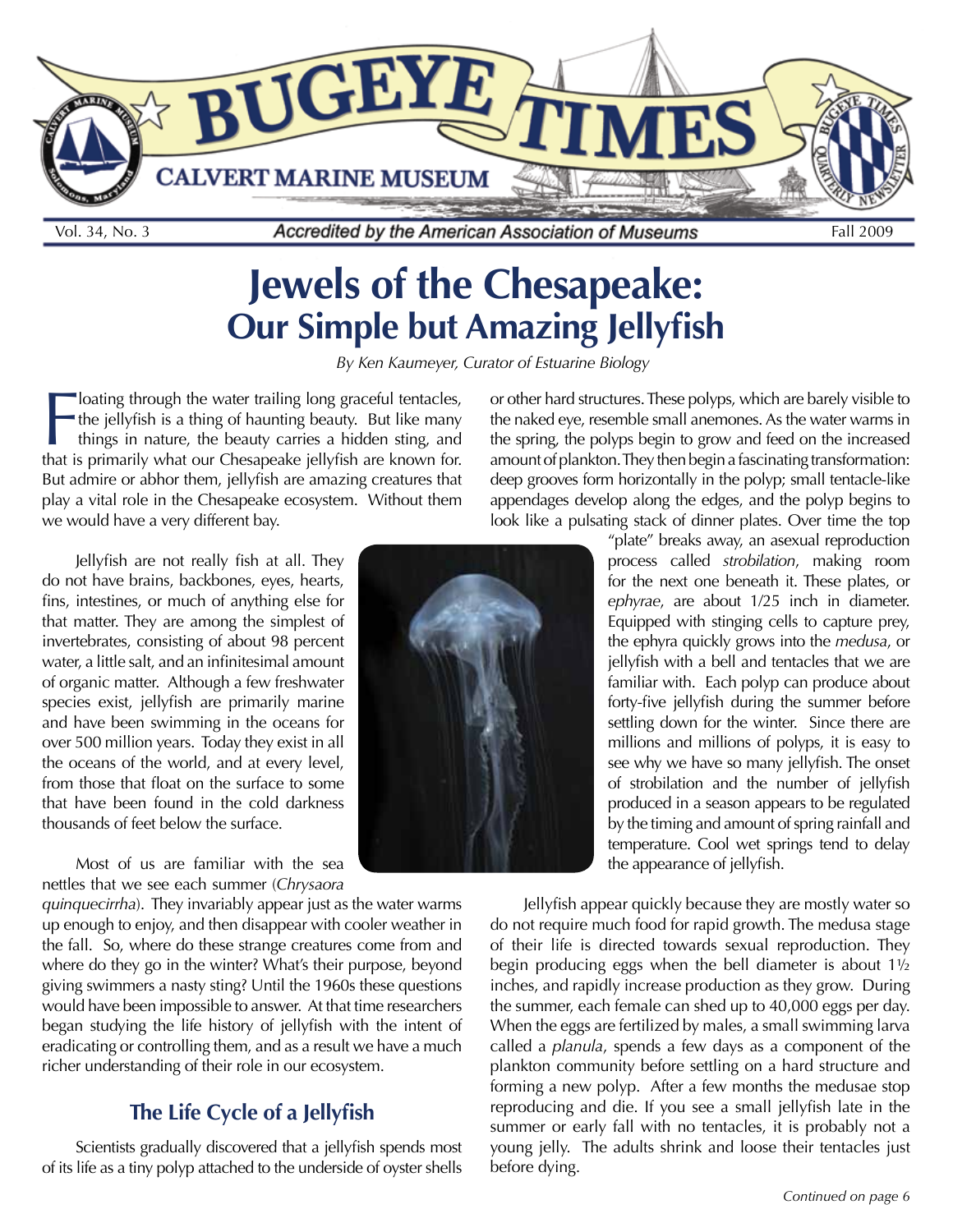# **CMM PUBLISHES NEW BOOK**

Early in September the museum issued a new book on the building and builders of wooden boats in Southern Maryland. Entitled *Boats for Work, Boats for Pleasure: The Last Era of Wooden Boatbuilding in Southern Maryland,* the 129-page book is the work of the curator of maritime history, Richard J. Dodds, and museum registrar, Robert J. Hurry. Although other books and articles have provided information about boatbuilding in the three Southern Maryland counties, this is the first systematic record of the extent of the local craft of the building of hundreds of wooden boats, with information about the large number of builders, but concentrating on the period since World War I.

From the beginning of the colony of Maryland in the seventeenth century, the residents of the Chesapeake Bay and its

# BUGEYE TIMES

Quarterly Newsletter of the Calvert Marine Museum (A Division of Calvert County Government) and the Calvert Marine Museum Society, Inc. (ISSN 0887-651X)

**C. Douglass Alves, Jr.,** *Director* **Sherrod Sturrock,** *Deputy Director* **Paul L. Berry,** *Editor*

*Other contributors to this issue:* Traci Cimini, Vanessa Gill, and Sherrod Sturrock

The bugeye was the traditional sailing craft of the Bay, and was built in all its glory at Solomons, the *"Bugeye Capital of the World."* Membership dues are used to fund special museum projects, programs, and printing of this newsletter. Address comments and membership applications to:

Calvert Marine Museum Society, Inc.  $PO$ . Box 97 Solomons, MD 20688-0097 410-326-2042 FAX 410-326-6691 TDD 410-535-6355 Museum Store: 410-326-2750

**www.calvertmarinemuseum.com**





local tributaries have depended on boats to provide access to the bounties of the local waters and to provide transportation. It is logical, therefore, that the craft of boatbuilding would develop in the three local counties, surrounded as they are by water. Although somewhat limited before the twentieth century, the building of small boats flourished after World War I. With the exception of the M. M. Davis & Son shipyard in Solomons, most of this boatbuilding was based in backyards and in a few marinas. The number of builders of wooden boats in Calvert and Charles Counties was relatively small, but the number in St. Mary's County was surprisingly large, due chiefly to commercial and sports fisheries on the Potomac River and its many tributaries.

The authors have written about the types of boats built and the craftsmen who produced them, working from records and interviews. They were able to document a large number of the boats and builders in photographs, many loaned by family members, but also aided by two special projects — the Patuxent River Folklife and Oral History



*The new soft-cover book is for sale in the Museum Store for \$19.95 (discount for CMM members) and in several other locations.* 

Project carried out by the museum in the early 1980s, and an oral history project of Charles County historian John Wearmouth in the 1980s and 1990s, now housed in the Southern Maryland Resource Center of the College of Southern Maryland. <a>

## **FORMER** *TENNISON* **CAPTAIN DIES**

From 1980 to 1984, five full seasons, the museum's tour boat *Wm. B. Tennison,* was captained by Lt. Comdr. James G. Tallant, then retired, a former hard-hat diver in the U.S. Navy and from 1967 to 1969 the commandant of the Naval Surface Weapons Center in Solomons. Jim Tallant was an excellent ambassador for the museum just soon after the museum acquired the *Tennison.*



He was noted for his unfailing good humor (and humorous comments) that added enjoyment to the trips taken by early visitors as the museum was developing. At that period the *Tennison* also made frequent visits to Baltimore Harbor events, St. Mary's City, and Chesapeake Appreciation Days at Sandy Point near Annapolis. Many years ago he and his wife moved to Florida where he died in July at age 84.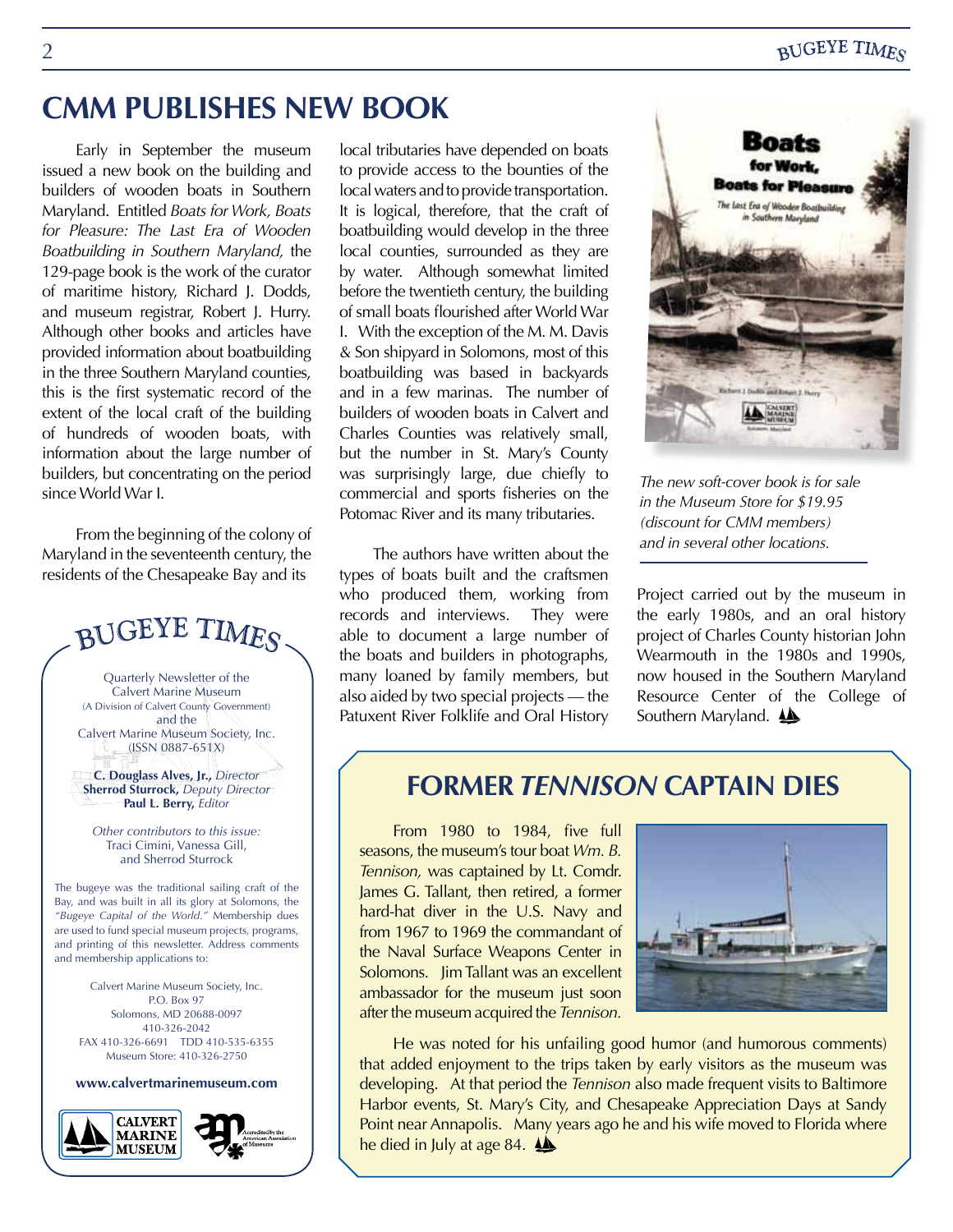# **Membe embersshipipand and Deevelopment elopment** *Fundraisers Enjoy Success*

As a member of the museum, you have either heard about, or attended, an outdoor concert at the museum. The shows this past summer, *Hank Williams, Jr., Styx & 38 Special,* and *The Steve Miller Band* were very successful in raising funds for museum initiatives, thanks to the help of our community and especially, our members.

But what you may not know about the concerts is that nearly 200 volunteers are involved in the organization of the event; it takes two days to set up for a three-hour concert and two days to break down; the concert series began in 1985 and has been growing continuously for twenty-four years; over forty-two nationally known acts have graced our stage since 2005; and it takes the support of twenty-two local businesses sponsoring this event to help underwrite the cost each season.

The funds raised through these concerts constitute a critical part of our operating budget. We're glad you enjoy them, and we appreciate your support of the museum.

We will be announcing our indoor **winter concerts** shortly, so please look for information online and in your email blasts. The indoor shows are held in our auditorium that seats 200 people. The atmosphere is quite different from our outdoor concerts and so is your experience. The museum enjoys bringing quality music year round to Southern Maryland, and we will often try out a potential summer opening act during these winter shows. We hope you'll join us!

#### **The 2009 Bugeye Ball Becomes a Winter Gala**

The museum's annual fundraising event, The Bugeye Ball, is undergoing some changes. Historically the ball is held in October, but this season the ball will be held on Saturday, February 27, 2010. The Board of Governors has become actively involved and is putting their own touches on the event, starting with renaming it the "Winter Gala." So if you are a Bugeye Society member, or have attended in the past, expect the same great food, exciting entertainment, and fun, but look for some new and unique touches. For those members who have not attended in the past, the upcoming event will be an opportunity to treat yourself to a wonderful evening of food, fun, and friends while also supporting the Calvert Marine Museum.

The museum will begin collecting sponsorships and donations for the February 27 event during this calendar year, just in case you or your business need a 2009 tax-deduction. Proceeds from the event will benefit the final phase of renovations planned for Cove Point Lighthouse. If you would like additional information about the gala, or would like to speak with someone about the opportunity to support this event, please call Vanessa Gill at 410-326-2042, ext. 18.



*The Steve Miller Band performed to a sold out audience Friday, August 21, 2009. Hits like "Jet Airliner," "Swingtown," "Jungle Love," and "Dance, Dance, Dance" had the crowd on their feet singing and dancing all night long! Mr. Miller spent some time shopping in the Museum Store and going through the museum, and commended the museum for being a treasure in this community. (Photo copyright 2009 John M. Hartman.)*

# **Hold Your Event Here**



Did you know that the museum rents different spaces in the museum to hold special events, meetings, or even a small wedding? Spaces include the new Corbin Pavilion, the museum's auditorium, lobby, and conference room, as well as unique locations such as under the Drum Point Lighthouse and aboard the *Wm. B. Tennison*. So if you are looking for a memorable location for your next event, please call 410-474-5370.

CMM photo by Rob Hurry

# *Remember the Museum Store for Holiday Shopping*

Keep the museum's store in mind when you shop for the upcoming holidays. There are wonderful gifts there — jewelry, clothing, fashion accessories, books, posters, and many other things. Museum members receive a 10 percent discount at all times (bring your membership card), but this is increased to 20 percent during the Solomons Christmas Walk, December 4 and 5, and also during the Members' Yule Party on December 6. The store will provide free gift-wrapping from 10:00 a.m. to 4:00 p.m. on December 5.  $\clubsuit$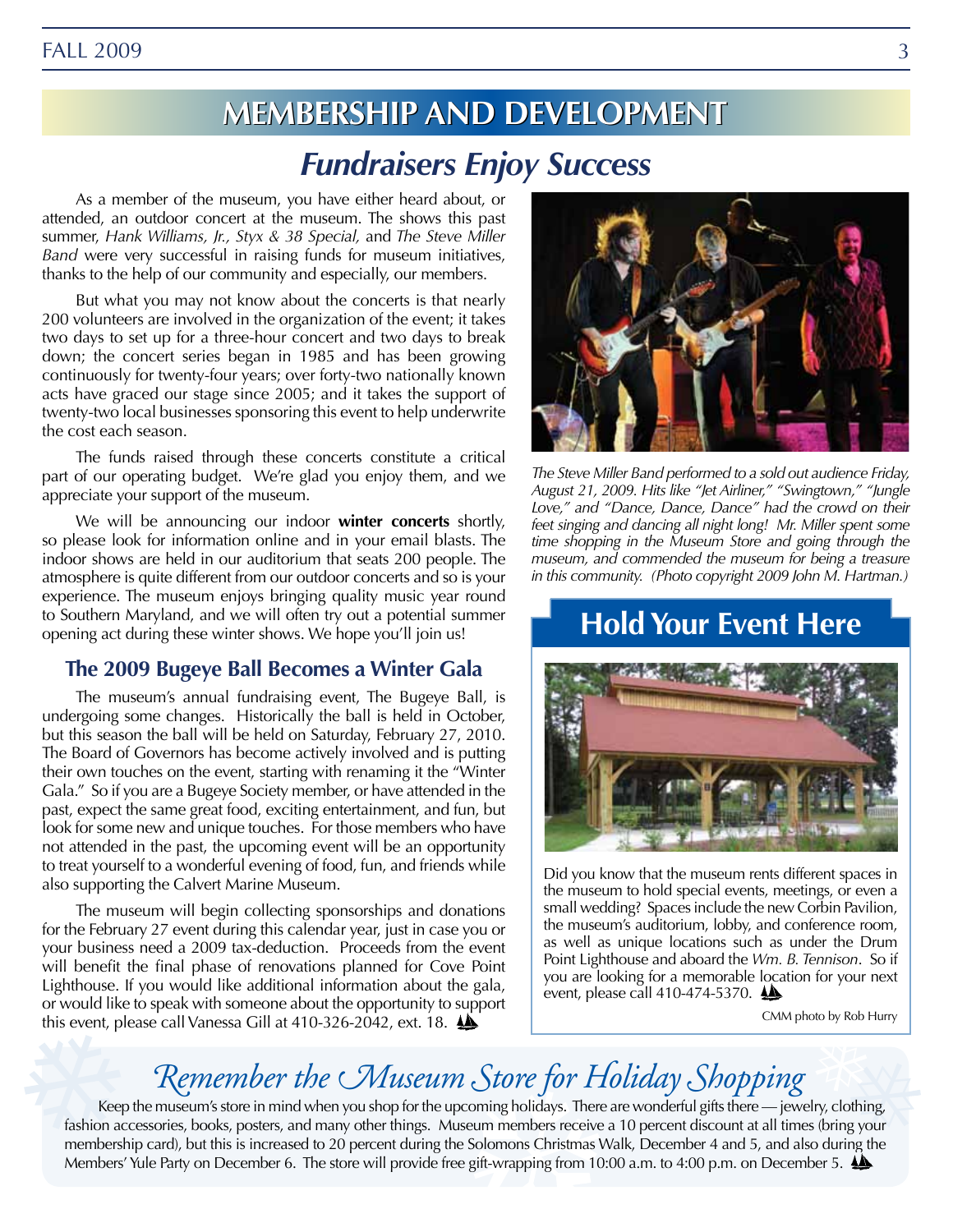#### **BUGEYE TIMES**

## **The Summer of 2009 of 2009 at the Museum at the Museum The Summer**

4

Four summer camps and three Intergenerational Elderhostel Programs during the summer kept the education department staff and volunteers extremely busy. The season began on June 22 with the first of three Elderhostel programs, followed by two more in July, all with the theme of "Fossils, Fins, & Fun," and attended by sixty grandparents and grandchildren. The four camps for various ages began on July 13 with the "Shark Attack Camp," followed by the "Brownie Summer Camp" and the "Cardboard Boat Camp" on July 20, and ending with the "Chesapeake Indian Summer Camp" on July 27. The following are selected scenes from these various educational activities of the museum.



*An intergenerational group operates radio-controller boats off the CMM pier.*

CMM education department photo



*A second intergenerational Elderhostel group assembles at Annmarie Garden for a group photo.*  CMM education department photo



*"Shark Attack" campers search for sharks' teeth.* CMM education department photo



*Brownies study life in the CMM marsh.* CMM education department photo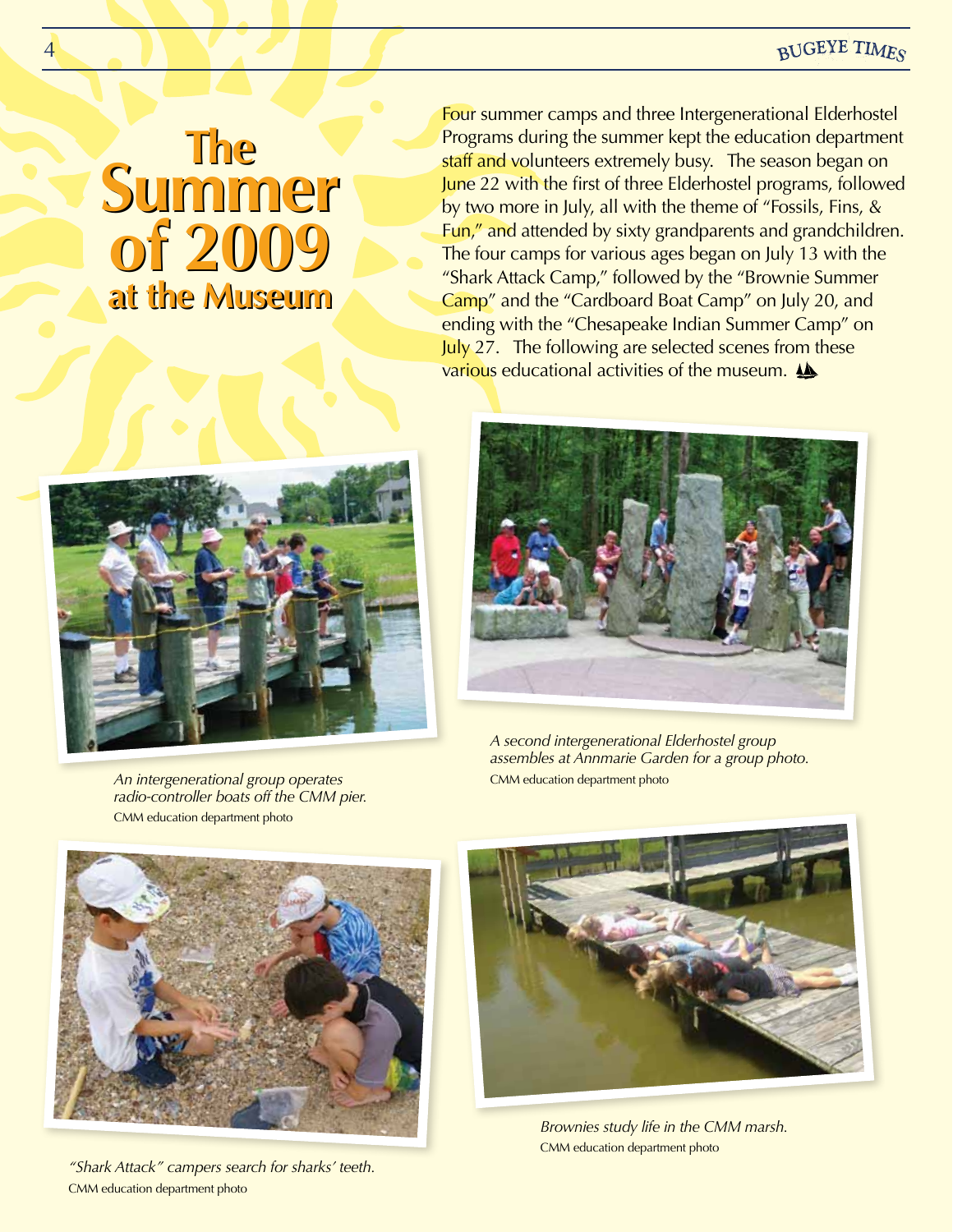#### FALL 2009 5



*Campers prepare for a cardboard boat regatta.* CMM education department photo



*The Chesapeake Indian campers visit the Native Village at Jefferson Patterson Park and Museum.* CMM education department photo



*The annual meeting of the Volunteer Council was held in the Corbin Pavilion on September 1. CMM director Doug Alves (left) thanked the volunteers for all their efforts on behalf of the museum. In the center of the photo is Peggy Hovermale, president. The volunteers present reelected Peggy as president, along with Sherma Munger, vice president, Harry Childers, treasurer, Anne Harrison, corresponding secretary, and Teddie Watts, recording secretary.* CMM photo by Bob Hall



*The lineup of people attending the ever-popular Sharkfest! on July 11.* CMM education department photo



*A free cruise on the* Wm. B. Tennison *during the First Free Friday in August, sponsored by M&T Bank.* CMM education department photo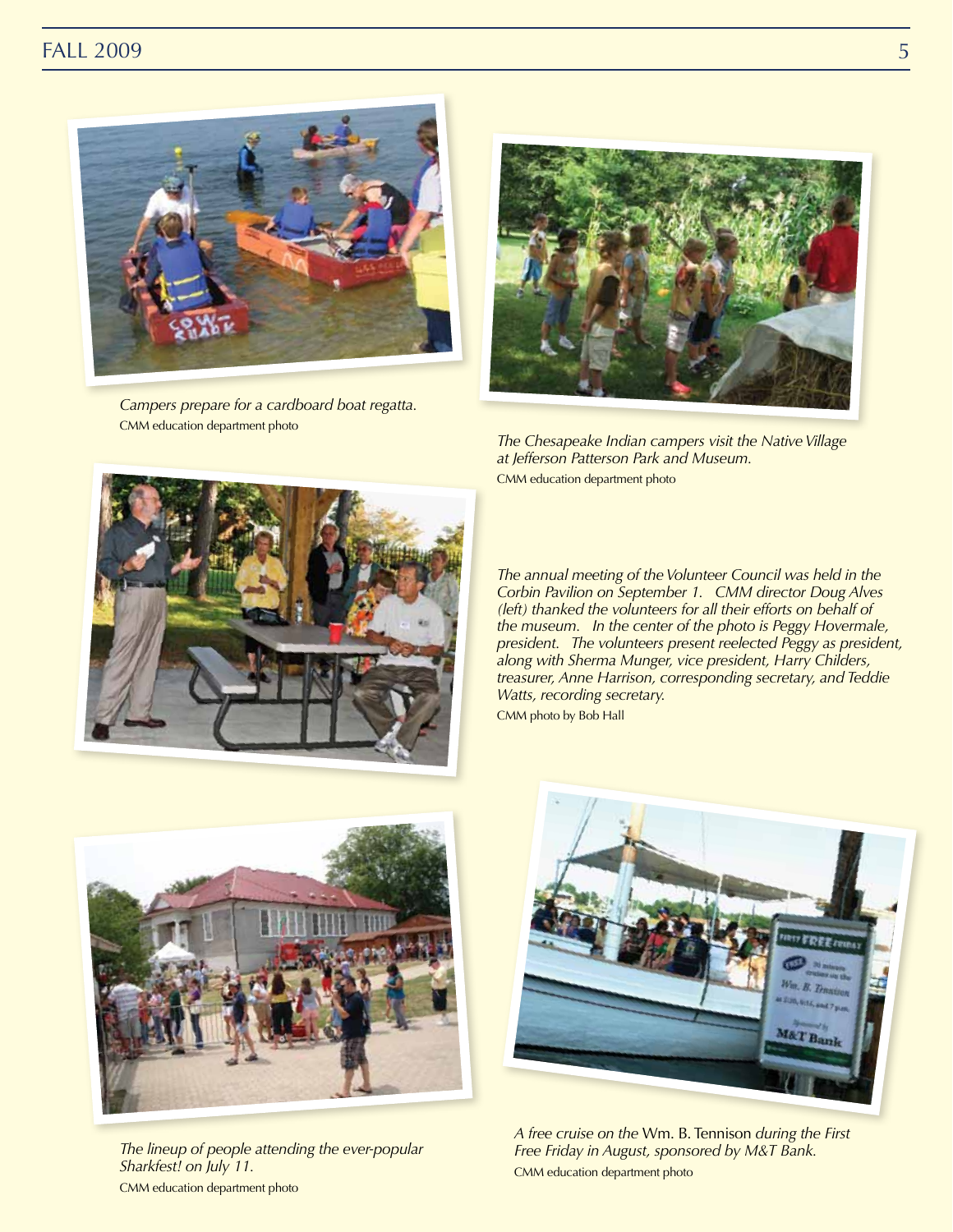## **Jewels of the Chesapeake (Continued from page 1)**

During the summer sea nettles eat twenty-four hours a day. They mostly feed on small zooplankton, called copepods, but also feed on fish eggs and larvae, worms, and ctenophores. Each tentacle is covered with thousands of stinging cells called *nematocysts*; each nematocyst has a trigger that when disturbed opens a "door" that releases a barb containing a neurotoxin that paralyzes the prey. Feeding tentacles then pull the prey inside the jelly for digestion. Nematocysts can remain viable and cause a sting well after the jellyfish dies. This is why you can be stung by sitting on a dock where a jellyfish has died and dried up.

Sea nettles are ideally suited for life in the bay, and have few predators and only one main competitor for food ctenophores, which are commonly called comb jellies or sea walnuts. However, jellyfish solve the issue of competition from ctenophores by eating them and reducing their population to near zero in the summer, a good thing as it turns out.

Ctenophores also have an interesting life history. Unlike true jellyfish they do not have stinging cells, but feed by capturing their prey with sticky substances. Most are hermaphrodites, which mean that they function simultaneously as both males and females, and they are capable of self fertilization. There is no larval stage with ctenophores and they do not form a polyp. Appearing like a spaceship from *Star Wars*, they propel themselves through the water by bands of cilia that drive them into the plankton for feeding. It is these bands of cilia that diffract light, producing the rainbow of color that is so spectacular to watch in aquariums. This effect is not to be confused with their bioluminescence, which produces a large green glow in the water when they are disturbed. Boaters often see this at night when their hulls or propellers hit them.

Ctenophores are voracious predators of zooplankton, including fish eggs and larvae, and oyster larvae. During the summer when oysters spawn they produce larvae that spend several weeks swimming as plankton before settling down as spat on oyster shells. If there were a large unchecked population of ctenophores, most of the oyster larvae would not survive. Without jellyfish to control the ctenophore population, the bay would not have developed the large oyster reefs of the past, and there would be little hope of restoring oysters in the future. Sea nettles also eat oyster larvae but spit them out unharmed. When ctenophores were accidentally introduced into European waters where there were no jellyfish to feed on them, the population explosion collapsed the commercial fisheries in the Black and Caspian Seas when they consumed the fish eggs and zooplankton that the fish relied on. Although jellyfish may be a nuisance to swimmers, they play a critical role in the Chesapeake ecosystem by controlling ctenophores.

#### **Jellyfish at CMM**

Jellyfish are fun to watch in aquariums, and our exhibit here is quite popular. Unfortunately, sea nettle medusae have fairly short life cycles and they often die during the winter, which makes exhibiting them year round difficult. When they are available we can substitute ctenophores, but often end up with an empty tank in the late winter. We decided, therefore, that the solution was to grow our own. In 2008 we began to consult with other aquariums that are successfully reproducing jellyfish and to develop procedures to grow them here.

The structure of jellyfish is quite simple, but culturing them in captivity is a fairly involved and time-consuming process that requires specialized aquariums, diets, and a bit of luck. To successfully raise jellyfish it is necessary to collect polyps from oyster shells and place them into small aquariums where we can control the temperature, salinity, light, and amount of food. Since jellyfish are predators, we grow small, live zooplankton (brine shrimp). We also grow algae to feed the brine shrimp so that they provide adequate nutrition to the polyps. This is the easy part. We now have to figure out how to stimulate the polyp to begin reproducing asexually and releasing ephyrae those little dinner plates. This is not so easy, and it sometimes occurs naturally and we do not know why. Since we want to control the timing to ensure that we produce young jellyfish when we need them, we are conducting research on how to stimulate the polyps to reproduce. This involves manipulating light, temperature, food, and the addition of stimulants. We have had some success, but have still not developed a "recipe" to ensure consistent success.



*Aquarist Lori Mason feeds the brine shrimp to jellyfish polyps attached to oyster shells.*

*CMM photo by Ken Kaumeyer*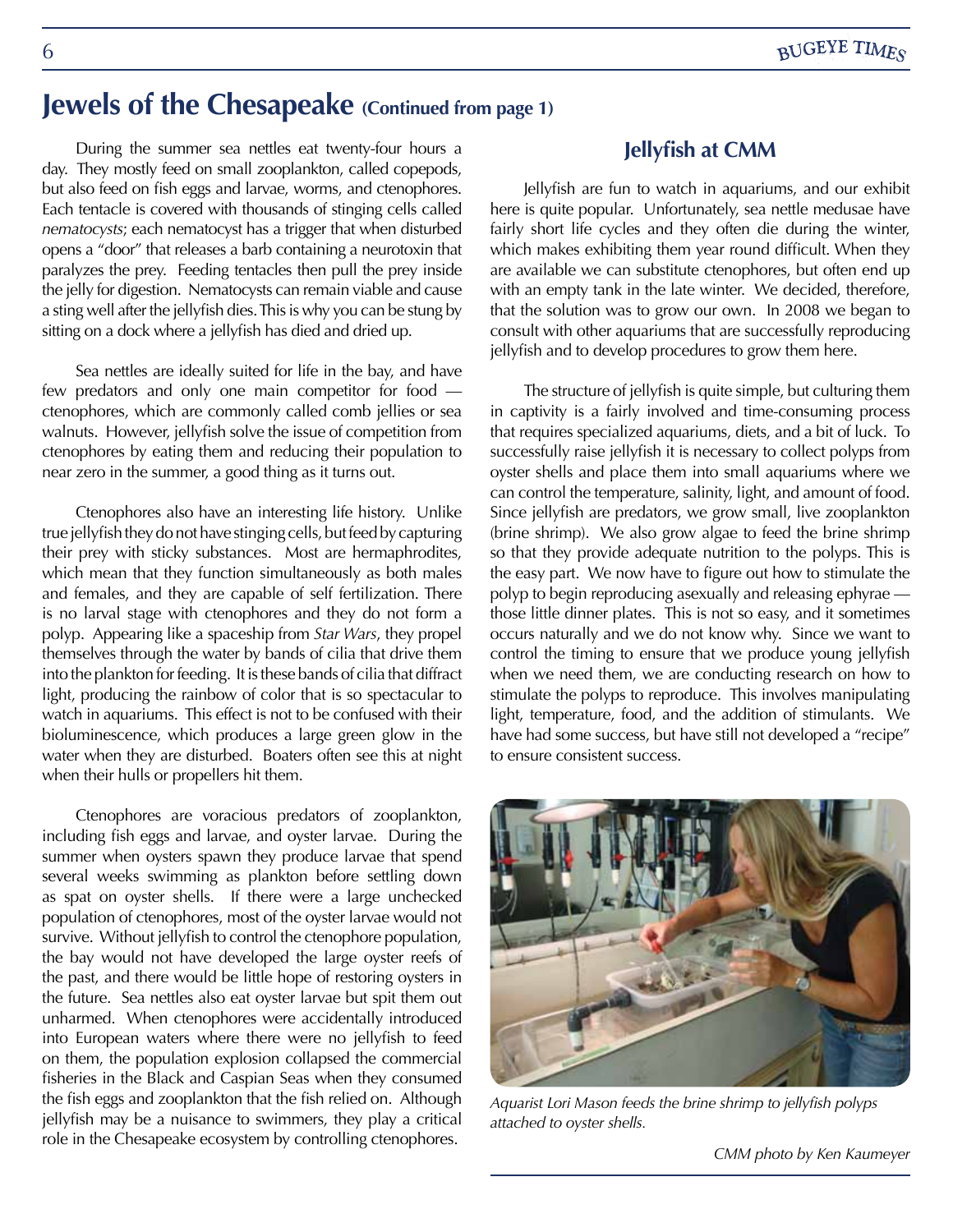

*Volunteer Tom Younger finishes construction of an aquarium for young jellyfish in the CMM workshop.*

*CMM photo by Ken Kaumeyer*

Once the polyps have produced ephyrae, they are transferred to a special customized tank to grow. Jellyfish are very fragile and are easily injured by bumping into tank edges, so we built curved trays for them. We also have to have screens so that they are not washed away and killed by the pumps and filters. At this stage we feed them rotifers and freshly hatched brine shrimp. Aquarist Lori Mason is the staff person who is responsible for most of the research and jellyfish culture, and she has been continuously refining the process. The ephyrae and small jellyfish are very sensitive, and she has found that even small changes in tank design and flow rates have a major impact on survival.



*Lori Mason inspects a special aquarium that will be used to grow jellyfish to adult size.*

*CMM photo by Ken Kaumeyer*

The ephyrae soon begin to resemble miniature jellyfish and need to be transferred to yet another specially designed aquarium. Here at the museum, we typically design and construct much of our own specialized equipment and exhibits, relying on the collective skills of staff and volunteers. This not only saves money, but also allows us to create exactly what we need to do the job. The next size aquariums were constructed by volunteers Tom Younger and Richard Rogers who are very talented acrylic fabricators. It is essential for jellyfish survival that these tanks produce circular water motion and keep the jellyfish tentacles from being washed through the water discharge, and we are very pleased with the way these tanks have performed. Tom and staff person Skip Edwards also constructed four stands that allowed us to position all the tanks and equipment in a very small workspace.

The final step is to transfer the small, one-inch-wide jellies to a larger cylindrical tank that has been specifically designed to grow jellyfish to adult size. We have designed these tanks and their life-support systems and we hope to have them operational this fall. At this point brine shrimp alone will not be sufficient to get the jellies to grow to adults, so we plan to grow a second species of jellyfish (moon jelly) to use as food for the sea nettles as they mature. We are proud to announce that all the jellyfish currently on exhibit were grown in our tanks — we are well on our way with this project.

Once these final tanks are completed we will be able to develop final procedures to culture jellyfish as needed. Since the Chesapeake ecosystem is a very complicated web of linked species and complex life cycles, it is always challenging to attempt to understand and reproduce small parts of it. As biologists we enjoy doing this and find it rewarding when we successfully recreate a bit of Mother Nature to share with you. We know that you will enjoy watching jellyfish year around.

## **Dominion Grant Helps Extend Our Reach**

The museum's distance learning programs give teachers anywhere in the world the ability to bring real-time educational experiences right into their classrooms by using point-to-point video conferencing via the internet. Our distance learning programs take the museum's themes and expand them to fit a wider audience. We offer six programs: one on fossils, two programs about Captain John Smith and his historic exploration of the Chesapeake Bay, a program about lighthouses, one on the environmental importance of the estuary, and one on invasive species. Thanks to a \$10,000 grant from Dominion an energy distribution company that operates Cove Point LNG north of our lighthouse — we are able to offer seventy-five free programs to schools in Dominion communities around the country at no cost to the school. What a terrific way to share our work here at the museum. Thanks, Dominion!